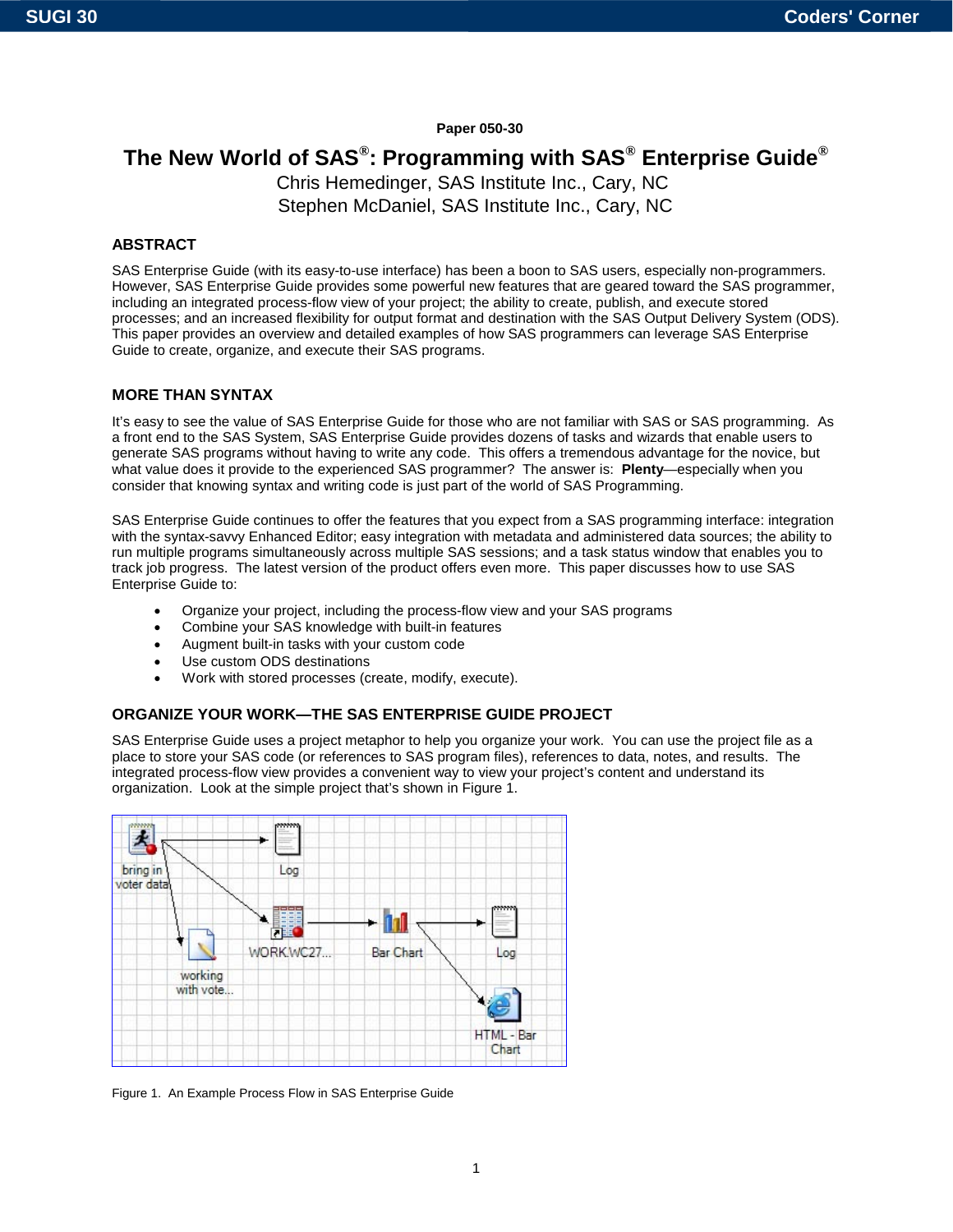At a glance, it's easy to understand the work of this project at a high level: there is a SAS program ("bring in voter data") that produces the output data set WORK.WC27. That data is then used as input to a Bar Chart, which produces HTML output ("HTML – Bar Chart). The SAS code item has a note attached that offers more explanation, if needed. In addition, you can easily examine the logs from the code item or the bar chart (with code generated by SAS Enterprise Guide) to see those details that appeal to the SAS programmer.

#### **FLEXIBILITY IN WORKING WITH SAS PROGRAMS—HAVE IT YOUR WAY**

In the preceding example, the SAS code item ("bring in voter data") is stored directly in the project file. But suppose you already have a collection of SAS programs that are stored on the file system that you want to use? No problem—you can add those programs to a project and run them from there. The project contains a reference to the external SAS file; you can make changes in SAS Enterprise Guide and save them back to disk. Also, any changes that you make to the SAS program outside of SAS Enterprise Guide will be reflected the next time that you run the process. If you ever want to pull the program into the project so that it is completely separate from the copy on your disk, you can do that with a couple of clicks by adjusting the properties of the code item in the project. In addition, you can go the other way too—you can convert your embedded SAS program into a SAS program file that is referenced from the project.

#### **WORK WHERE YOU LIVE, NOT WHERE YOUR FILES LIVE**

Because SAS Enterprise Guide is a client application that can work with local or remote SAS servers, you can reference and save SAS programs that reside on remote servers. In fact, you can store entire projects on remote SAS servers, either for your own convenience or to collaborate with others in your organization. In this way, SAS Enterprise Guide acts like a built-in file transfer service to work with remote files as if they are stored on your local machine.

When you open or save a file in SAS Enterprise Guide, you are first presented with a choice between **Local Computer** or **SAS Servers**. If you select **SAS Servers**, you can navigate the file system of any remote SAS server as if it were your own machine, selecting a file or destination, as appropriate.

## **YOU'RE THE PROGRAMMER—SO PROGRAM!**

We've established that you can use SAS Enterprise Guide to create and manage your own SAS programs. But remember that this application offers approximately 70 tasks that can generate code for a variety of purposes, including data manipulation, reporting, creating graphs, and performing statistical analyses. It would be a shame to let all of that code-generating power sit idle!

#### **FILLING THE GAP**

Have you ever looked at the code that's generated by an automatic process and thought, "This code would be so much more useful if it only had an option for <*your desired option here*>?" Usually, you end up using the code as a starting point, copying it to another process, and then filling in the gaps. The problem with that approach is that the resulting code is permanently separated from the process that generated it, and you cannot go back and maintain the code from that original process.

SAS Tasks in SAS Enterprise Guide were designed for ultimate flexibility, and they offer a feature called Insert User Code, which enables you to insert your own code at predefined locations in the generated task code. These changes are then maintained in the task item in the project so that you always have access to the point-and-click interface that helped you generate the code.

Here's how you get to the Insert User Code feature. In the dialog window for the task that you're working with, click the **Preview Code** check box so that the code window is shown. This window shows you the code that's been generated based on selected options. In the **Code Preview** window, click the **Insert Code…** button. This opens the **User Code** window (see Figure 2). The custom code "insertion points" are highlighted. The location and frequency of the insertion points vary by task, but there are always enough insertion points to offer plenty of flexibility for you to add your favorite PROC statements or options.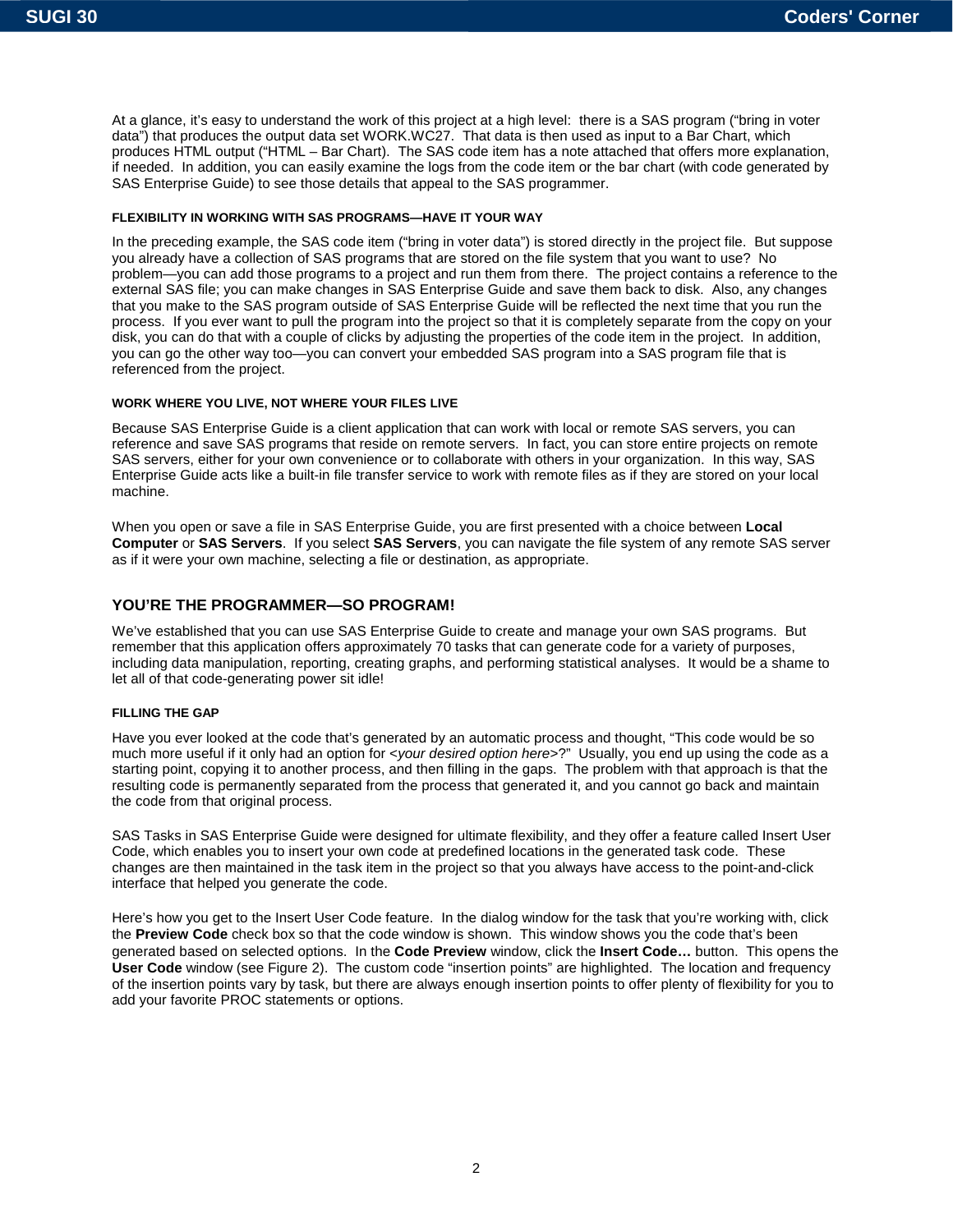

Figure 2. Custom Code Insertion Points in User Code Window in SAS Enterprise Guide

#### **PUT RESULTS WHERE YOU WANT THEM**

SAS Enterprise Guide automatically generates ODS statements that help redirect output back to the project. By default, you'll get HTML output for reports—but you can select to get the traditional text listing as well as PDF or RTF output, or any combination of these. For those output types that support appearance styles, SAS Enterprise Guide offers a simple method to select and apply the style that you want. This makes it easy to work on a process and develop results iteratively all within the SAS Enterprise Guide environment.

After you have things working just the way that you want them, you'll probably want a way to share those results with others. SAS Enterprise Guide offers a few point-and-click methods for assembling results and exporting or publishing them from within the application. If all you want to do is share your ODS results as-is, add the ODS statements to your SAS programs to write the results to whatever location you choose. What could be easier?

In the past, you had to choose whether you wanted your results to be returned to your project or to be written automatically to an external file. Now you can have it both ways. Here's how to do it:

- For code items (SAS programs), add your ODS statements in the code as you normally would. Specify ODS targets (HTML, PDF, RTF, etc.) along with the appropriate style and pagination options. When specifying output filenames, specify the file path in terms of the SAS server that the code will run on. For example, if the SAS server is running on a UNIX operating environment, use a UNIX style file path that is valid for that server.
- For built-in tasks, you can use the technique that was described in the preceding section to insert your own code into the task. Add the desired ODS statement at the first insertion point in the task (see Figure 3).

If needed, you can add ODS CLOSE statements for your ODS destinations. Because SAS Enterprise Guide submits the catch-all ODS ALL\_CLOSE statement at the end of each SAS job, this step is optional.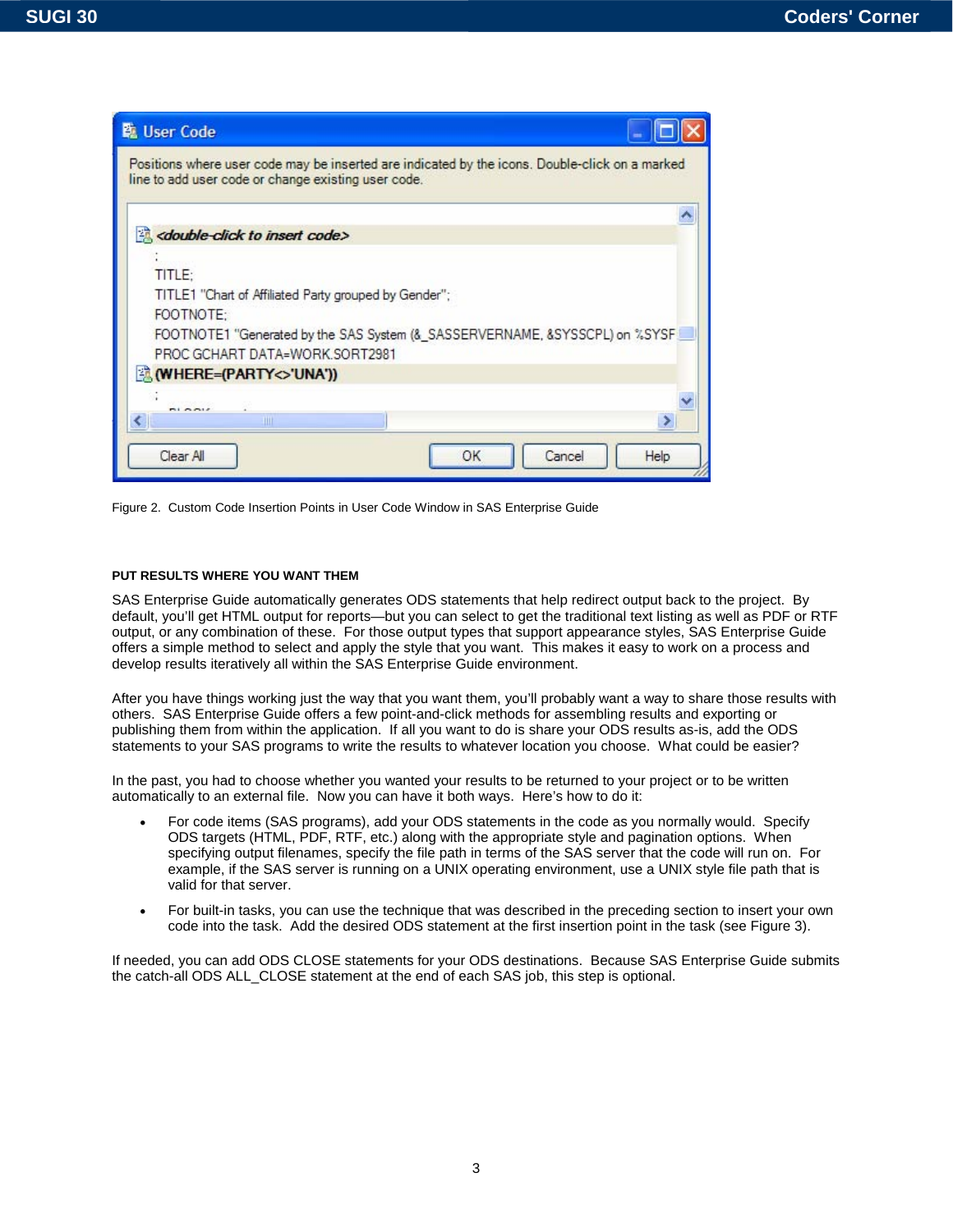| <b>配 User Code</b>                                                                                                                                     |                |
|--------------------------------------------------------------------------------------------------------------------------------------------------------|----------------|
| Positions where user code may be inserted are indicated by the icons. Double-<br>click on a marked line to add user code or change existing user code. |                |
|                                                                                                                                                        |                |
| and ods html file='c:\temp\votergraph.html' style=meadow;                                                                                              |                |
| PROC SQL:                                                                                                                                              |                |
| DROP VIEW WORK.SORT2981:                                                                                                                               |                |
| DROP TABLE WORK.SORT2981;                                                                                                                              |                |
| QUIT:                                                                                                                                                  |                |
|                                                                                                                                                        |                |
| Ш                                                                                                                                                      |                |
| OK<br>Clear All                                                                                                                                        | Help<br>Cancel |

Figure 3. ODS Statement Added in User Code Window in SAS Enterprise Guide

## **STORED PROCESSES—PLAY AND SHARE WITH OTHERS**

Stored processes are a core feature of the SAS®9 platform. They are a great way for you to take your tremendous SAS programming knowledge and deploy it to the masses, whether they are using SAS Enterprise Guide, the SAS Add-In for Microsoft Office, or a variety of Web-based clients.

A stored process is a SAS program that has optional parameters and metadata to run the program. SAS Enterprise Guide enables you to concentrate on creating the core piece of a stored process, that is, a SAS program, and provides a wizard to help you to deploy it.

Creating and using stored processes requires that you have a SAS Metadata Server set up, and either a stored process server or a workspace server that is designated to run stored processes. Here are the basic steps for creating a stored process in SAS Enterprise Guide:

**Start.** Select the SAS program or the task in the process flow that you want to use as the core of the stored process. Right-click the program or task and select **Create Stored Process…** from the resulting menu.

**Select a location**. The wizard that displays is very straightforward. It enables you to supply a name and a description, in addition to information in other metadata fields. As you continue with the wizard, you can select the server that will be designated to run the process and the location where the resulting SAS program file will be stored.

**Set up data libraries (optional)**. If your task or SAS program relies on SAS libraries that might not be defined on the stored process server, you are given the opportunity to specify LIBNAME statements to define them.

**Define parameters (optional)**. You can specify parameters to be used in your stored process. Parameters are macro variables that you can use in your SAS program. The end user of the stored process will be prompted for values for these macro variables, based on the information and constraints that you create when you define them. The wizard lets you define parameters "from scratch" and provides options to discover potential parameters that are based on the SAS program or the task, as shown in the following menu (Figure 4).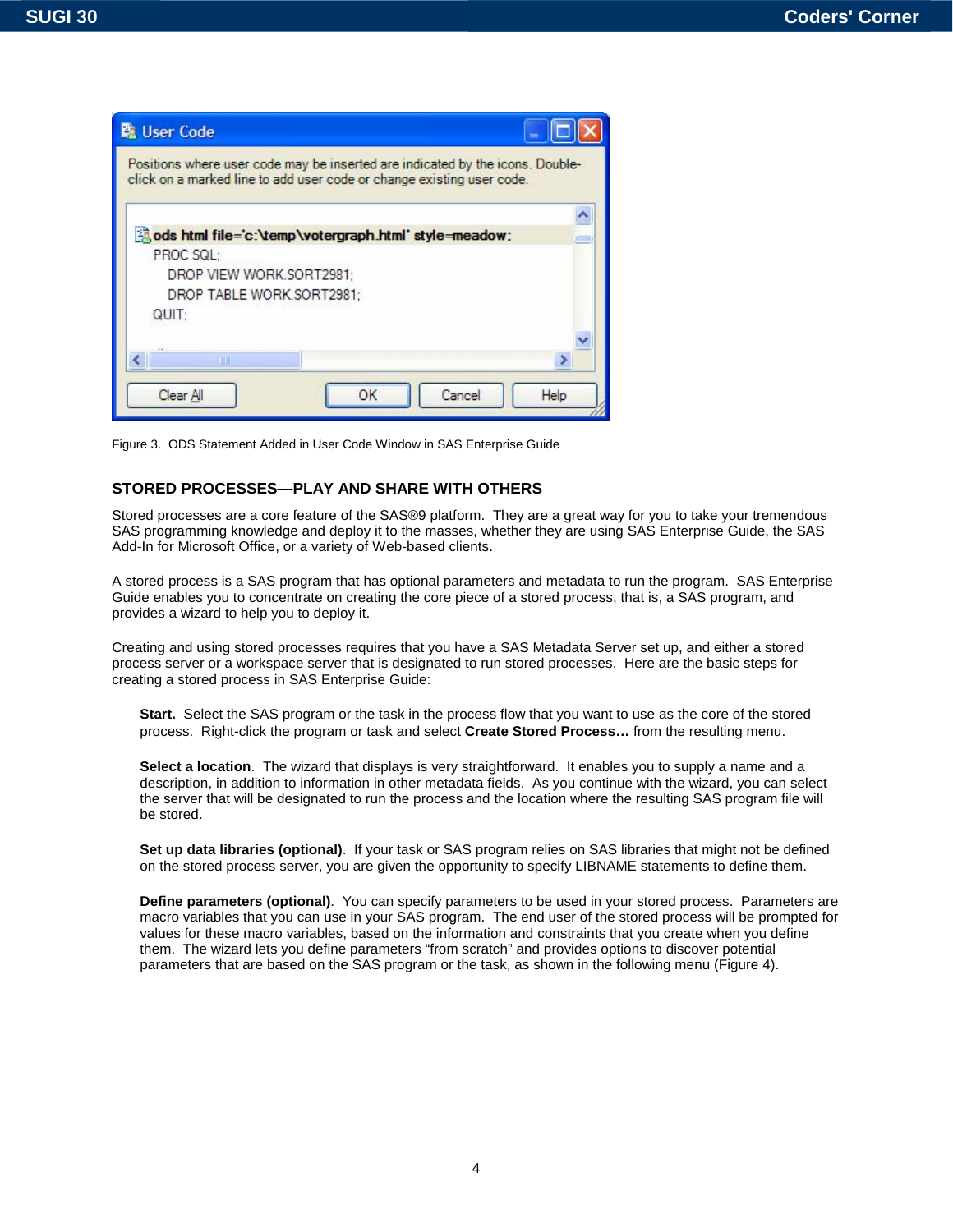

Figure 4. Parameters Menu

Selecting **Parameters From SAS Code…** enables you to scan the SAS program for the use of macro variables and use the results to seed the parameter definitions. Selecting **Parameters from Enterprise Guide Task…** uses the knowledge that's built into the task to surface complete parameter definitions, as appropriate.

**Select your output options.** The final page of the wizard allows you to select an output medium. Usually, you would select **Transient package** for output, but you can also direct stored processes to store results in a permanent location or to stream output back to the client. For Web-based clients, you should choose "Streaming", which streams the output back for display in the client Web browser.

Once created, you can use SAS Enterprise Guide to run your stored processes. You can also run existing stored processes, regardless of whether they were created in SAS Enterprise Guide. And finally, you can use SAS Enterprise Guide to modify the content of existing stored processes, which includes editing metadata (such as parameters) as well as editing the SAS program code.

Are you a SAS/IntrNet programmer and not yet into stored processes? SAS Enterprise Guide offers a parallel wizard to deploy a SAS program as a SAS/IntrNet Application (including a Web page to prompt for parameters!).

### **CONCLUSION**

SAS Enterprise Guide enables you to leverage your SAS programming experience to the fullest. SAS Enterprise Guide "gets out-of-the-way" as you write code, while providing services to help you manage the non-programming tasks of organizing your work, performing SAS tasks outside of your normal routine, and sharing your results and work with the rest of your organization.

## **REFERENCES**

Hemedinger, Chris (2005)*, "*Boost Your Programming Productivity with SAS Enterprise Guide", *Proceedings of the Thirtieth Annual SAS Users Group International Conference* 

#### **RECOMMENDED READING**

Looking for a community of other SAS Enterprise Guide users? See [http://www.segus.org,](http://www.segus.org) the home of the SAS Enterprise Guide Users Group.